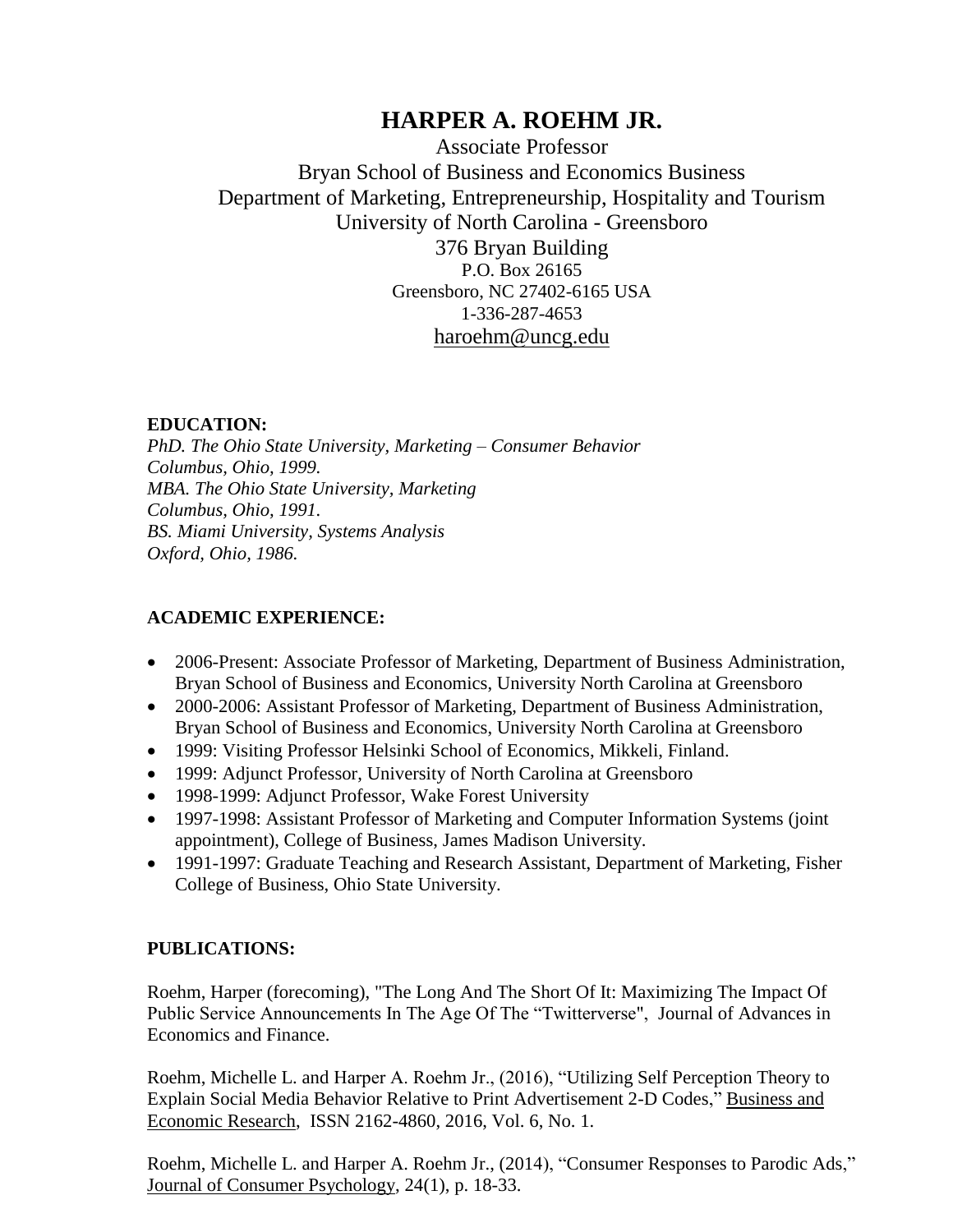Roehm, Michelle L. and Harper A. Roehm Jr.(2011), "Redemption Time Frames and the Representation of Incentive Offers." [Journal of the Academy of Marketing Science.](file:///C:/Documents%20and%20Settings/haroehm/My%20Documents/RoehmData/Service/AnnualReview/Articles/2008/UnderReview/JAMS/Incentives%20and%20Delay%20Oct%202008.doc) June, Volume 39, [Issue 3,](http://link.springer.com/journal/11747/39/3/page/1) 363-375.

Roehm, Michelle L. and Harper A. Roehm Jr.(2010), "The Relationship between Packaging Uniformity and Variety Seeking." [Psychology & Marketing,](file:///C:/Documents%20and%20Settings/haroehm/My%20Documents/RoehmData/Service/AnnualReview/Articles/2008/UnderReview/PackageUniformity&VS_P&M/VS%20and%20Packaging%20Nov%202008.pdf) 27(12), 1122-1133.

Roehm Jr., Harper A and Michelle L. Roehm (2007), "The Relationship between FSI Advertising Style and Coupon Redemption," [Marketing Letters](file:///C:/Documents%20and%20Settings/haroehm/My%20Documents/RoehmData/Service/AnnualReview/Articles/2008/Publications/Roehm%20and%20Roehm%20Coupons%20-%20ML.pdf)*,* 18 (4), 237-247.

Roehm Jr., Harper A. and Michelle L. Roehm (2007), "Can Brand Encounters Inspire Flashbulb Memories?" [Psychology & Marketing,](file:///C:/Documents%20and%20Settings/haroehm/My%20Documents/RoehmData/Service/AnnualReview/Articles/2007/Publications/Roehm%20and%20Roehm%20Flashbulb%20Memory%20-%20PM.pdf) 24 (1), 25-40.

Roehm Jr., Harper and Michelle L. Roehm (2005), "Happy versus Happier: Revisiting the Effect of Positive Mood on Variety-Seeking," [Journal of Consumer Research,](file:///C:/Documents%20and%20Settings/haroehm/My%20Documents/RoehmData/Service/AnnualReview/Articles/2008/Roehm%20and%20Roehm%20Variety%20Seeking%20-%20JCR.pdf) 32 (2), 330-336.

Roehm Jr., Harper and Michelle L. Roehm, (2005), "The Hybrid Split Ad Technique and Onsite Rewards," [Journal of Consumer Behaviour,](file:///C:/Documents%20and%20Settings/haroehm/My%20Documents/RoehmData/Service/AnnualReview/Articles/2008/Roehm%20and%20Roehm%20Onsite%20Rewards%20-%20JCB.pdf) 4 (3), 173-184.

Roehm, Michelle L. and Harper A. Roehm Jr. (2005), "Variety-Seeking and Time of Day: Why Leader Brands Hope Young Adults Shop in the Afternoon, but Follower Brands Hope for Morning," [Marketing Letters,](file:///C:/Documents%20and%20Settings/haroehm/My%20Documents/RoehmData/Service/AnnualReview/Articles/2008/Roehm%20and%20Roehm%20VS%20-%20ML.pdf) 15 (4), 213-221.

Roehm, Michelle, Harper A. Roehm Jr. and Derrick S. Boone (2004), "Plugs vs. Placements: A Comparison of Alternatives for Within-Program Brand Exposure," January, [Psychology &](file:///C:/Documents%20and%20Settings/haroehm/My%20Documents/RoehmData/Service/AnnualReview/Articles/2008/Roehm%20et%20al%20Plugs%20and%20Placements%20-%20PM.pdf) [Marketing,](file:///C:/Documents%20and%20Settings/haroehm/My%20Documents/RoehmData/Service/AnnualReview/Articles/2008/Roehm%20et%20al%20Plugs%20and%20Placements%20-%20PM.pdf) 21 (1), 17-28.

Roehm, Michelle L., Ellen B. Pullins and Harper A. Roehm Jr. (May 2002), "Designing Loyalty-Building Programs for Packaged Goods Brands," [Journal of Marketing Research.](file:///C:/Documents%20and%20Settings/haroehm/My%20Documents/RoehmData/Service/AnnualReview/Articles/2008/Roehm%20et%20al%20Loyalty%20-%20JMR.pdf) 39 (2), 202-213.

Roehm, Michelle L. and Harper A. Roehm Jr. (2001), "The Advantage Of Hybrid Split Ads Over Uninterrupted Ads And How To Augment It," August, [Marketing Letters.](file:///C:/Documents%20and%20Settings/haroehm/My%20Documents/RoehmData/Service/AnnualReview/Articles/2008/Roehm%20and%20Roehm%20Hybrid%20-%20ML.pdf) 12 (3), 249-258.

#### **WORKING PAPERS:**

Roehm, Michelle L. and Harper A. Roehm Jr., "Using Advertising Alignment to Improve Product Placement Effects on Product Choice: The Power of Facilitating Analogies."

Roehm, Michelle L. and Harper A. Roehm Jr., "The Split Ad Technique: When and Why Is This Presentation Tactic Effective?"

#### **BOOK CHAPTERS:**

Roehm Jr., Harper A. and Curtis P. Haugtvedt (1999), "WWW Advertising and Consumer Psychology: Implications for Theory Testing and Application," in Advertising and the Internet, eds. David Schumann and Esther Thorson.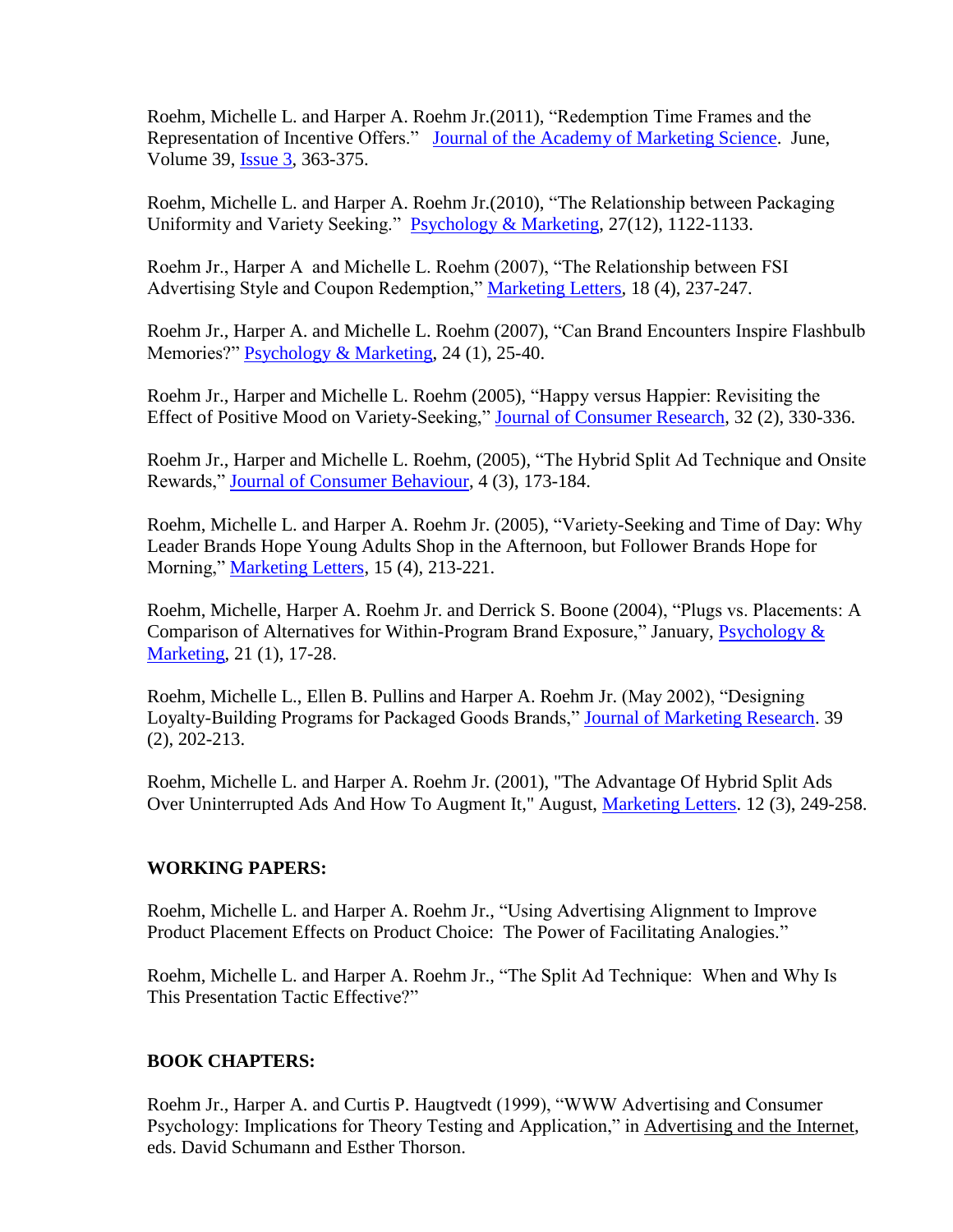#### **PUBLISHED CONFERENCE PAPERS:**

Roehm, Michelle L., Derrick S. Boone and Harper A. Roehm Jr. (1999), "Analogical Reasoning about New Product Introductions by Experts and Novices," in European Advances in Consumer Research, Volume 4*,* eds. Bernard Dubois, Tina M. Lowery, L.J. Shrum and Marc Vanhuele.

Peterman, Michelle L., Harper A. Roehm Jr. and Curt Haugtvedt (1999), "An Exploratory Analysis of Attitudes toward the World Wide Web as a Product Information Source," in Advances in Consumer Research, Volume 26, eds. Eric Arnould and Linda Scott, 75-79*.*

Roehm Jr., Harper A., Leslie M. Fine, and Peter R. Dickson (1993), "You're Great, I'm Great: Salesperson Self-Presentation Tactics, " Proceedings of the American Marketing Association Winter Educator's Conference, Volume 4, eds. Rajan Varadarajan and Bernard Jaworski, 245- 251.

#### **PRESENTATIONS, INVITED ADDRESSES, ROUNDTABLE DISCUSSIONS:**

Roehm Jr. Harper A. and Michelle L. Roehm, "The Long and the Short of It: Maximizing the Impact of Public Service Announcements in the Age of the 'Twitterverse'," Society for Marketing Advances, November 2012,Orlando, FL.

Roehm Jr., Harper A. and Michelle L. Roehm, "The Effect of Positive Mood on Variety-Seeking: A Qualification," European Association for Consumer Research Conference, July 2003, Dublin, Ireland.

Roehm Jr., Harper A. and Michelle L. Roehm, "Happy vs. Happier: Investigating a Qualification of the Effect of Positive Mood on Variety-Seeking," Society for Consumer Psychology Winter Conference, February 2003, New Orleans, LA.

Roehm Jr., Harper A., "The Advantage Of Hybrid Split Ads Over Uninterrupted Ads And How to Augment It," Bryan School Research Series, March 2002, Greensboro, NC.

Roehm Jr., Harper A., Michelle L. Roehm, Ellen B. Pullins and Leslie A. Fine, "Cognitive Underpinnings of Brand Loyalty: An Investigation of Packaged and Non-packaged Goods Repeat Purchases," Society for Consumer Psychology Winter Conference, February 2000, San Antonio, TX.

Roehm Jr., Harper A., "Interactive Communications and Building Brand Equity," American Marketing Association Winter Educator's Conference, February 1999, Chicago, IL.

Roehm Jr., Harper A., "An Exploratory Analysis of Attitudes toward the World Wide Web as a Product Information Source," Association for Consumer Research Annual Conference, October 1998, Montreal, Canada.

Roehm Jr., Harper A., "Marketing and the World Wide Web," Association for Consumer Research Annual Conference, October 1996, Tucson, AZ (invited member of roundtable discussion panel).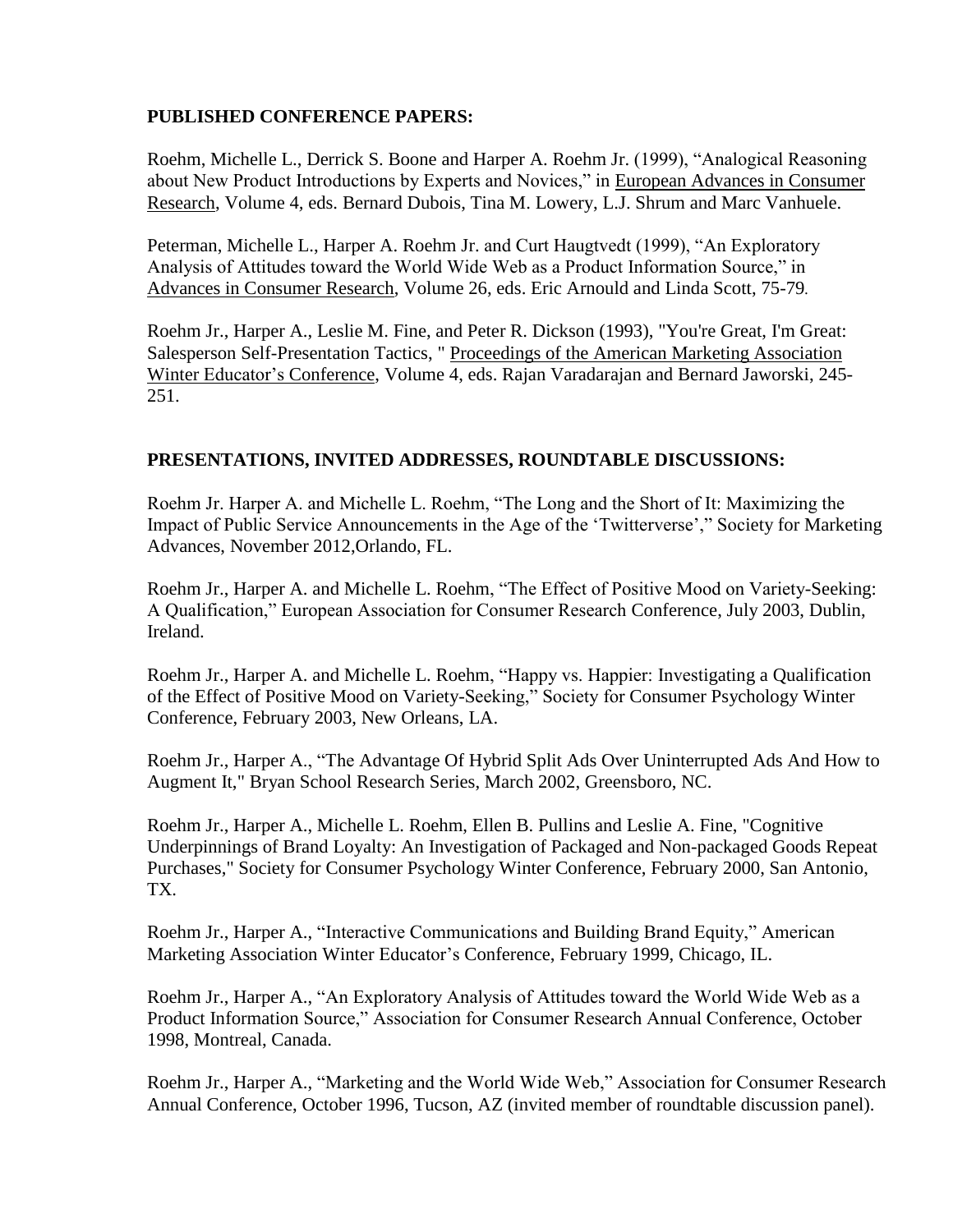Roehm Jr., Harper A., "Insights into Marketing on the Internet," The International MBA Program, Helsinki School of Economics and Business Administration, September 1996, Mikkeli, Finland. Roehm Jr., Harper A., "WWW Advertising and Consumer Psychology: Implications for Theory Testing and Application," Advertising and Consumer Psychology Conference, March 1996, Bloomfield Hills, MI.

Roehm Jr., Harper A., "Attitude Strength and Question Order Effects," Ohio State University Graduate Research Forum Competition, January 1995, Columbus, OH (finalist paper, Behavior Science Division).

Roehm Jr., Harper A., "Attitude Strength and Question Order Effects," Annual Meeting of the Midwestern Psychology Association, May 1995, Chicago IL.

Roehm Jr., Harper A., "Aggregate Market Response Modeling Using Neural Networks: A Comparison to Attraction Models," Albert Haring Symposium, April 1995, Bloomington, IN (paper discussant).

Roehm Jr., Harper A., "You're Great, I'm Great: Salesperson Self-Presentation Tactics," American Marketing Association Winter Educator's Conference, February 1993, Newport Beach, CA.

#### **SERVICE ACTIVITIES - Teaching:**

- Advisor to Catherine Iszard Honors Independent Studies on MEHT Alumni Engagement: Social Media Communications. 2017- Current.
- Panelist, UTLC Online Learning, UNCG UTLC (2016)
- Marketing Program Assessment activities: Developing training material and activities for principle of marketing to address group dynamics and individual learning in groups 2015- Present.
- Advisor to Jeremy Mebane Honors Prinicple of Marketing Project Spring 2011.
- Advisor to Master Independent Study, David Kutas, Enchanted Childrens Book Shop and Wonderland, Fall 2010.
- Advisor to Master Independent Study, Deirdra Tyson Cybera Clear PCI. Product Launch Gilbarco Veeder-Root, Fall 2010.
- Supervisor of the independent study of full-time MBA student Jessica Ryan Whitely, Summer 2005.

#### **SERVICE ACTIVITIES – University:**

- Chair of the Faculty Senate Online Learning Committee, 2017-Current.
- Member of the Faculty Senate Online Learning Committee, 2016-Current.
- Member of the Bryan School Facutly Executive Committee, 2016-Current.
- Member of Bryan Chair Search, Professor of Innovation, 2016-17.
- Member of Marketing Professor Search, 2016-17.
- Member of UTLC Teaching Technology Coordinator, 2016.
- Member Strategic Planning Committee UNCG, 2016-17.
- Member Online Learning Committee (Faculty Senate Represenative & work group coordinator),2015-16.
- Member of the Bryan School, GPC 2014-16.
- Member Intellectual Contributions Statement Committee, MEHT Department, 2014-15, Ad Hoc.
- Member MEHT marketing search committee, 2015-16, Ad. Hoc.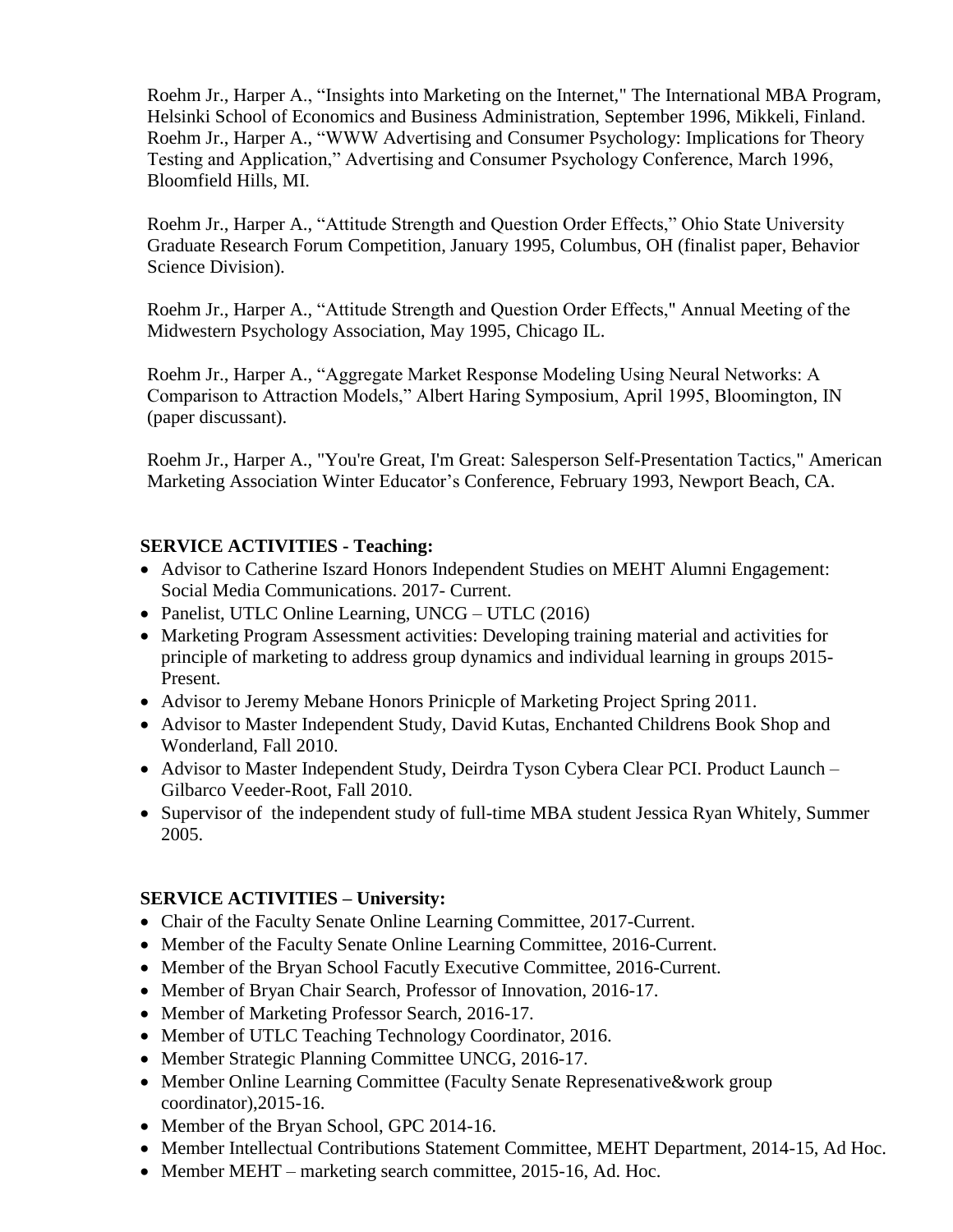- AOL Coordinator Marketing Program, 2011-Current.
- Member of Bryan School Program Review, 2011-12
- Co-chair of MEHT marketing search committee, 2012-13.
- Member of the UNCG Program Review, 2011-12, Ad-hoc.
- Member of the Bryan School, UPC 2011-12.
- Member of UNCG Faculty Governance committee (Faculty Senate representative),  $2008 12$ .
- Member of UNCG BADM entrepreneurship faculty search, 2007.
- Chair of the UNCG BADM Curriculum Committee,  $2006 2012$ .
- Chair of marketing faculty search committee, 2006-07. Hiring of Merlyn Griffiths.
- Member of the UNCG BADM Department Promotion & Tenure Committee, 2006 Present.
- Member of the BADM department web site management committee, 2005-07.
- Benchmark analysis of peer and aspirational schools for marketing major proposal, Spring 2006.
- Bryan School of Management and Economics Planning Committee, 2004 -2007.
- Participant in UNCG Faculty Phone-a-thon, 2005,06,07,08,09,11,12.
- Member of UNCG BADM Marketing Tenure-Track Search Committee, 2002.
- Member of UNCG BADM Technology Planning Committee, 2001.
- Member of UNCG BADM Curriculum Committee, 2002 2006.
- Course coordinator for UNCG BADM Undergraduate Internet Marketing, 2000 2005.
- Adviser for UNCG marketing students, 2000 present.

## **SERVICE ACTIVITIES – Community Engagement:**

- Coordinator of the Bi-Annual BB&T-sponsored BB&T Bryan Marketing Challenge, Fall 2005-Present.
- DECA Judge, Greensboro, NC, 2014.

# **SERVICE ACTIVITIES - Profesional:**

- Co-chair for Academy Marketing Science Branding Track, 2010 Spring Meeting.
- Association for Consumer Research reviewer, 2007-Present.
- Reviewer for Journal of Advertising, 2006-07.
- Invited participant in Principles of Marketing Conference, McGraw-Hill Tuscon Arizona.
- Course coordinator for UNCG BADM Undergraduate Marketing Principles (MKT 320), 2005 - present.
- Reviewer North American Case Review Association (NACRA) Case Competition, 2003 2005.
- Reviewer for the Society for Marketing Advances (SMA), 2000.
- Reviewer for the SCP-Sheth Foundation Dissertation Proposal Competition, 1999-2000.
- Manuscript reviewer for the American Marketing Association Winter Conference (Buyer Behavior Track), 1996.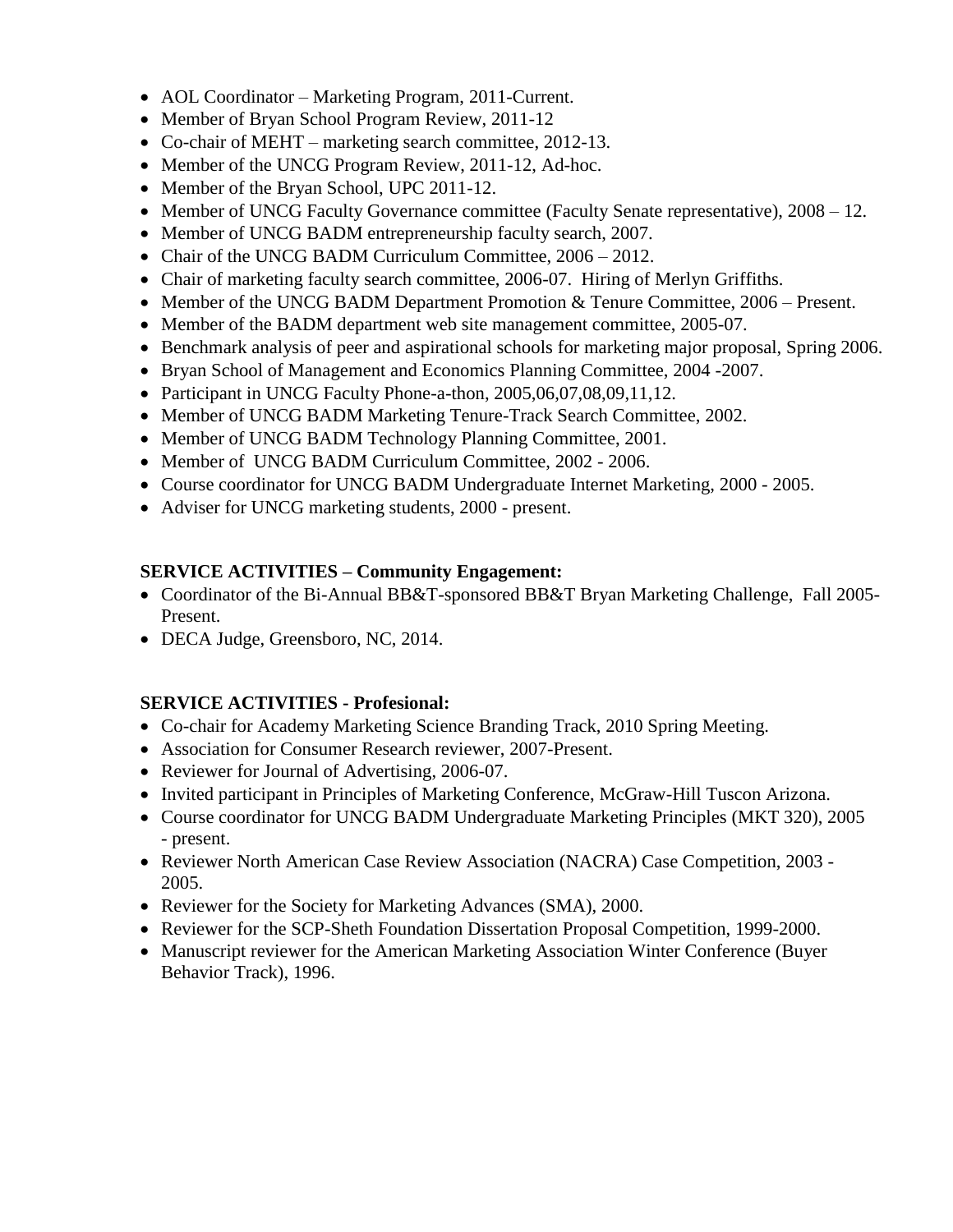#### **COURSES TAUGHT:**

Undergraduate: Social Media-Marketing Principles of Marketing Internet Marketing International Marketing Marketing Research Cases in Managerial Marketing Consumer Behavior Data Base for End Users Introduction to Management Science

Graduate (MBA): Introduction to Marketing Strategy Advanced Marketing Strategy Channels Management

## **HONORS AND AWARDS:**

- Beta Signma Member 2007-Present
- AMA Doctoral Consortium Representative, 1996.
- Robert Bartels Fellowship, Ohio State University Marketing Department, 1995-96.
- Finalist, Ohio State University Graduate Research Forum Competition, 1995.
- Albert Haring Symposium Representative, 1994.
- Graduate Student Travel Award for AMA Paper Presentation, 1993.

#### **INDUSTRY EXPERIENCE:**

1997: Consultant, The W.W. Williams Company, Columbus, Ohio *Performed statistical analysis of consumer satisfaction survey and consulted with management on marketing strategy.*

1995 - 1996: Web Developer and Master:

*Developed and maintained The Ohio State University Marketing Department's web page*  [\(http://fisher.osu.edu/marketing](http://fisher.osu.edu/marketing)*/ or [http://www.cob.ohio-state.edu/~mkt\).](http://www.cob.ohio-state.edu/~mkt))*

1995 - 1996: Web Developer and Master:

*Developed and maintained the original Society for Consumer Psychology web page [\(http://fisher.osu.edu/marketing/scp/](http://fisher.osu.edu/marketing/scp/) or [http://www.cob.ohio-state.edu/scp\).](http://www.cob.ohio-state.edu/scp))*

#### 1989: Consultant/Programmer

*Developed SAS program to generate statistical report on human resource consultant's survey results.*

1988: Systems Analyst, NCR Corporation - World Headquarters *Responsible for customer support for and software enhancements to NCR's version of Management Science of America business software for international clients.*

1986 - 1988: Systems Analyst, NCR Corporation - U.S. Headquarters